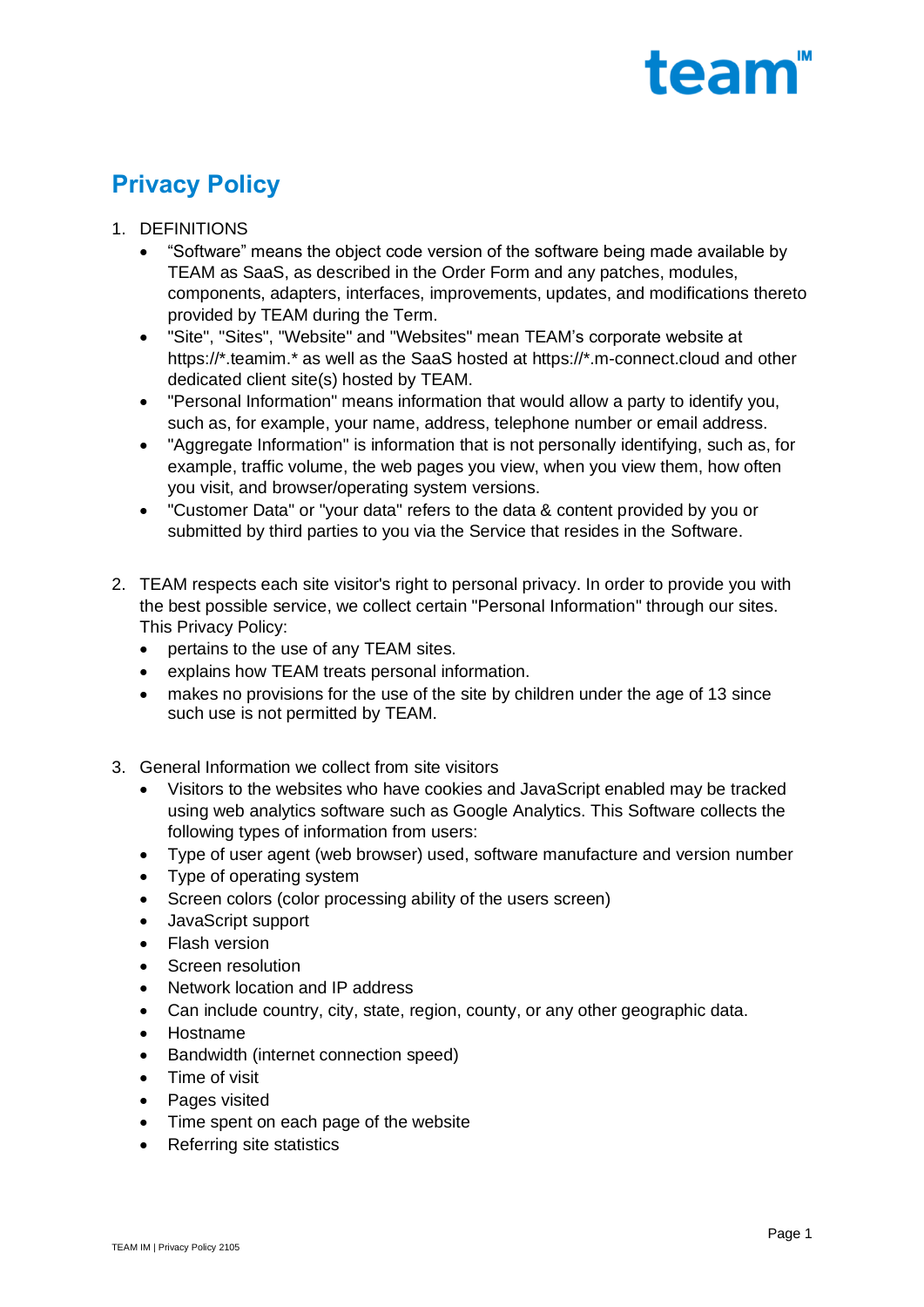

- The website (URI) the user came through in order to arrive at this website (example: clicking on a hyperlink from Yahoo.com that took the user to this website)
- Search engine query used (example: typing in a phrase into a search engine like Google, and clicking on a link from that search engine) This data is primarily used to optimize our sites for our visitors, however we will use this data for marketing purposes. An example of how this data could be used for marketing purposes would be to purchase online advertisements targeted to a certain territory or device.

This data typically DOES NOT include any personalized identification information such as:

- Names
- Phone Numbers
- Email Addresses
- Mailing Addresses
- Social Security Numbers
- Bank Account Numbers
- Credit Card Information

Our SaaS M-Connect platform may be configured by our SaaS client's to collect such personalized identification data, but in such instances, the data is stored in a client controlled and managed backend system, which is not controlled by TEAM.

4. Personal information we collect

When you register with TEAM to create an account, we collect certain personally identifiable information such as your name and email address. For certain accounts, we may also ask for your billing address.

TEAM may also collect certain "Aggregate Information" from users of our site.

5. Cookies

A cookie is a small amount of data, which often includes an anonymous unique identifier, that is sent to your browser from a web site's computers and stored on your computer's hard drive. Cookies are required to use the TEAM Software. If you disable cookies in your browser, you may not be able to use the Software. TEAM uses cookies in order to access your information when you sign in, to provide you with a personalized user experience and as a means of gathering aggregate information in order to improve our content and services.

# 6. Stored Data

TEAM owns the sites, databases and any other data storage mechanisms, which may be hosted by a third-party service provider. We will neither sell nor pass on this data to any third parties nor will we use it to market or advertise to you or your Customers.

With respect to Customer Data and our platform, the platform collects data and stores it in the Customer system, and you retain all rights to any Customer data stored by you using the TEAM service.